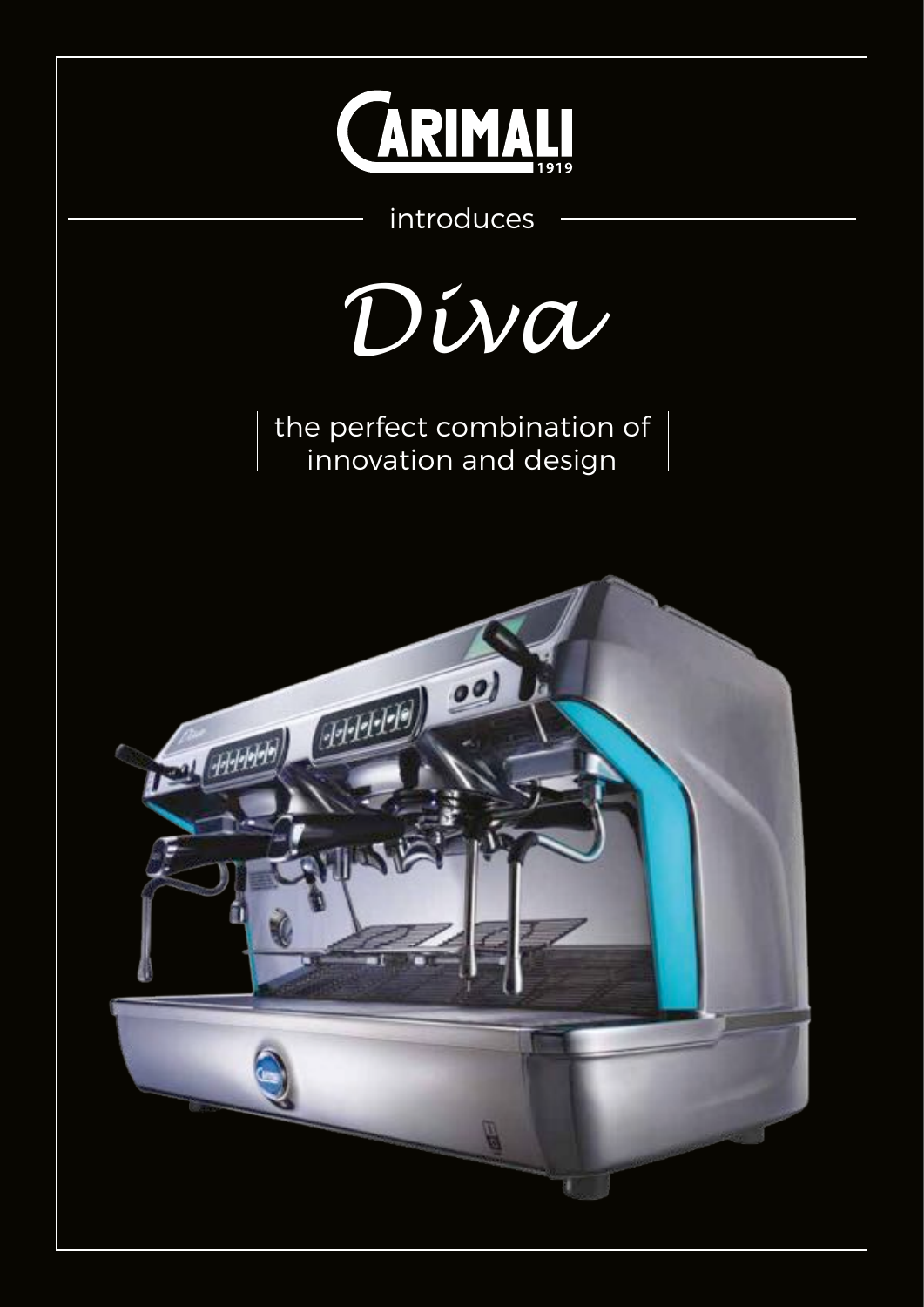### MAIN FEATURES

- $_1$   $\,$  Touch screen display
- Programmable lights as desired  $\binom{2}{}$
- $\mathsf s$   $\,$  High-class finishing: aluminium and stainless steel
- 4 ) Lighted dispensing area
- Back-lighted selection buttons  $\binom{5}{ }$
- Up to 3 steam wands: 2 steam wands and 6 1 automatic Barista steam wand (option)
- $\sigma$ ) Barista steam wand: heat and froth milk at the touch of a button
- Hot water: 2 buttons for small and large 8 doses
- Automatic milk frother: make a perfect 9 cappuccino at the push of a button
- 10) Electrical heated cup warmer



### MODELS



Diva COF · 2 and 3 low groups

· 2 and 3 high groups



Diva LM · 2 and 3 high groups

#### OPTION

BARISTA STEAM WAND:

Steam wand with temperature probe to heat and froth milk automatically at the desired temperature.



An auxiliary pump to suck milk to the automatic milk frother, and dispense milkbased drinks with a perfect, consistent foam at the desired temperature.



ELECTRICAL HEATING FOR CUP WARMER:

Having 3 temperature settings, heat cups and serve drinks at the perfect temperature.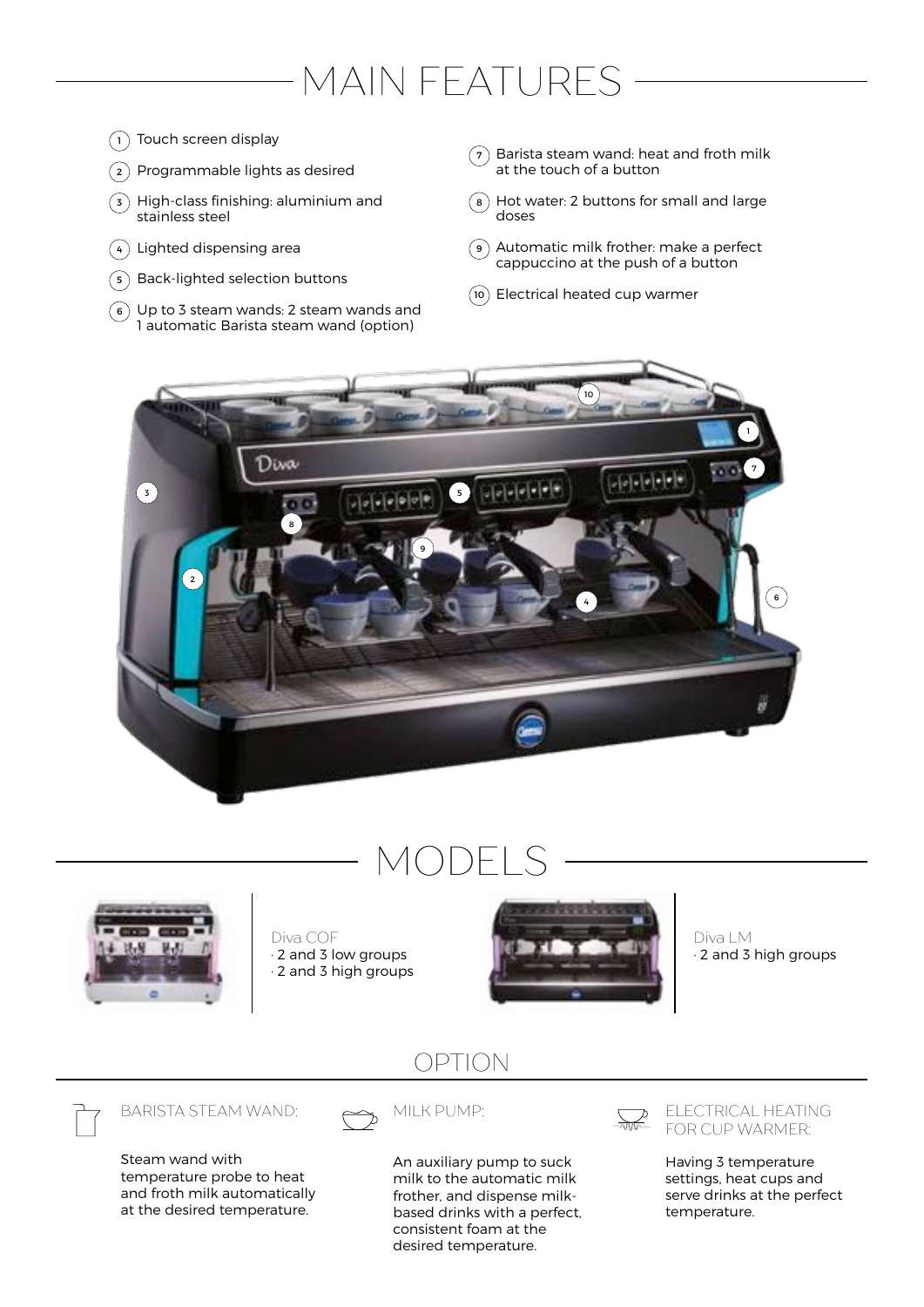## - PERFECT POINT -

 $\frac{1}{2}$ 

Patent pending coffee infusion system to set the perfect temperature for each selection button of each group. Temperatures can be individually adjusted and controlled by display.